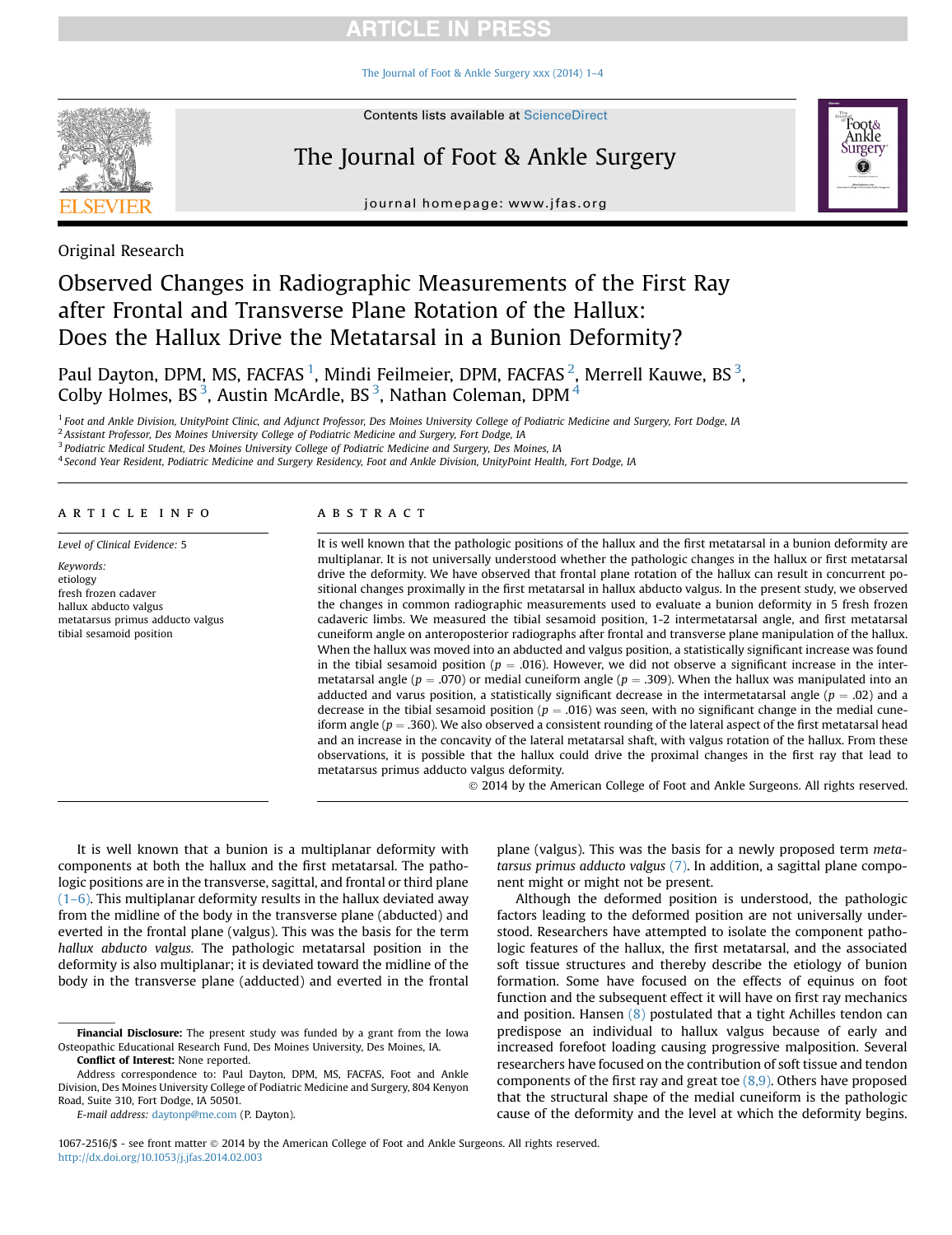## RTICLE IN PRESS

<span id="page-1-0"></span>2 **P. Dayton et al. / The Journal of Foot & Ankle Surgery xxx (2014) 1–4** 

| Table 1 |                                    |  |  |
|---------|------------------------------------|--|--|
|         | Sample characteristics ( $N = 5$ ) |  |  |

| Test          | Angle                   | Mean Change $(°)$ | p Value |
|---------------|-------------------------|-------------------|---------|
| Hallux valgus | <b>IMA</b>              | $-1.6 \pm 1.52$   | .07     |
| Hallux valgus | <b>TSP</b>              | $1.6 \pm 0.89$    | .016    |
| Hallux valgus | Obliquity of MCA        | $-5.8 + 11.14$    | .309    |
| Hallux varus  | <b>IMA</b>              | $-1.4 \pm 0.89$   | .025    |
| Hallux varus  | <b>TSP</b>              | $-0.80 \pm 0.447$ | .016    |
| Hallux varus  | <b>Obliquity of MCA</b> | $2.2 \pm 4.76$    | .36     |
|               |                         |                   |         |

Abbreviations: IMA, intermetatarsal angle; MCA, medial cuneiform angle; TSP, tibial sesamoid position.

Data presented as mean  $\pm$  standard deviation.

Those who consider the "atavistic" cuneiform as the primary factor in bunion occurrence have also made the case for metatarsal deviation as the primary pathologic factor and postulated that metatarsal deviation leads to the change in the hallux position  $(10-12)$  $(10-12)$ . Studies have correlated the changes in first ray position with a change in the obliquity and atavistic appearance of the medial cuneiform present on anteroposterior (AP) radiographs in patients with a bunion deformity [\(13,14\)](#page-3-0). Several studies have also discussed a distal pathologic origin (15–[19\).](#page-3-0) These investigators have proposed that deviation and rotation of the hallux is the driving force in the development of a bunion and that this leads to the first metatarsal deviation present in the deformity [\(15](#page-3-0)–19).

The purpose of the present study was to observe the AP radiographic changes in the first ray as the great toe position was altered in the transverse and frontal planes. Changes in the metatarsal position consistent with the pathologic position in a bunion would be expected if the hallux were the driving force of the metatarsal pathologic entity in the deformity. Our hypothesis was that abduction and the valgus position of the great toe will create adduction and a valgus position of the metatarsal and that a radiographic positional change will be observed at the first tarsal–metatarsal joint as a result of rotation of the first ray.

#### Materials and Methods

Five fresh frozen cadaveric specimens were obtained for the purpose of our study: 2 males and 3 females. We used the left feet from 2 and the right feet from 3. The mean age at death was 69 (range 67 to 70) years. Before data collection, 5 identical wooden platforms were prepared and marked by a line drawn down the midline of the platform. The first ray for each specimen was aligned with the center line of the platform. Each foot was fixated to a platform using Kirschner wires. The wires were inserted through the shaft of the fifth metatarsal, the body of the cuboid, and the ankle joint to stabilize the ankle and subtalar joints. A screw was placed in the posterior calcaneus to stabilize the foot on the platform.

Screws were placed in the first proximal phalanx and the first metatarsal to act as points of rotation. Once all the screws and wires were in place and the feet secured, a

| Table 2 |  |  |  |
|---------|--|--|--|
|         |  |  |  |

IMA, TSP, and MCA of specimens A to E ( $N = 5$ )

| Specimen | IMA $(°)$ | TSP $(°)$ | $MCA(^{\circ})$ |
|----------|-----------|-----------|-----------------|
| A        | 10        |           | 105             |
| B        | 11        |           | 112             |
|          | 9         |           | 103             |
| D        | 8         |           | 96<br>95        |
| E        | 8         |           |                 |

Abbreviations: IMA, intermetatarsal angle; MCA, medial cuneiform angle; TSP, tibial sesamoid position.

baseline AP radiograph was taken. Manipulation was achieved by attaching rubber bands to the screws in the bone and a screw on the medial or lateral side of the platform. The hallux was then manipulated into a position of maximum abduction and maximum valgus. AP radiographs were obtained with the hallux in this position. Next, the hallux was manipulated into a position of maximum adduction and maximum varus, and additional AP radiographs were obtained. Each radiograph was randomized and blinded before measurement of the intermetatarsal angle (IMA), first metatarsal– cuneiform joint angle (MCA), and tibial sesamoid position (TSP). The lead author (P.D.) and an additional contributing author (N.C.) measured each radiograph. The measurements were used to calculate the mean for each of the characteristics measured. The mean value of each characteristic was used in the statistical analysis with a paired  $t$ test. Alpha was set at  $p \leq .05$  as the level of significance for all analyses.

#### Results

In the position of maximum hallux abducto valgus, the TSP, IMA, and MCA were measured (Tables 1 and 2). A significant increase was found in the TSP ( $p = .016$ ) compared with the baseline value; however, we did not find a significant increase in the IMA ( $p = .070$ ) or MCA ( $p = .309$ ). When the hallux was manipulated into an adducted and varus position, we measured a significant decrease in the IMA  $(p = .02)$  and a decrease in the TSP  $(p = .016)$  compared with the baseline value. However, we did not find a significant decrease in the MCA ( $p = .360$ ). We also noted visual findings of the lateral rounding of the metatarsal head and increased concavity of the lateral shaft of the metatarsal with manipulation of the hallux into a maximally abducted and valgus position compared with the baseline radiograph (Figs. 1–4).

#### Discussion

Multiple mechanisms could drive the pathologic process by which the deformity hallux abducto valgus with metatarsus primus adducto valgus occurs. The basic deformity correction principles require an understanding of the pathologic position of the bones and joints involved to select procedures with the best chance of favorable outcomes. Furthermore, understanding the pathologic process



Fig. 1. Anteroposterior radiographs of foot at baseline and at hallux valgus and hallux varus manipulation.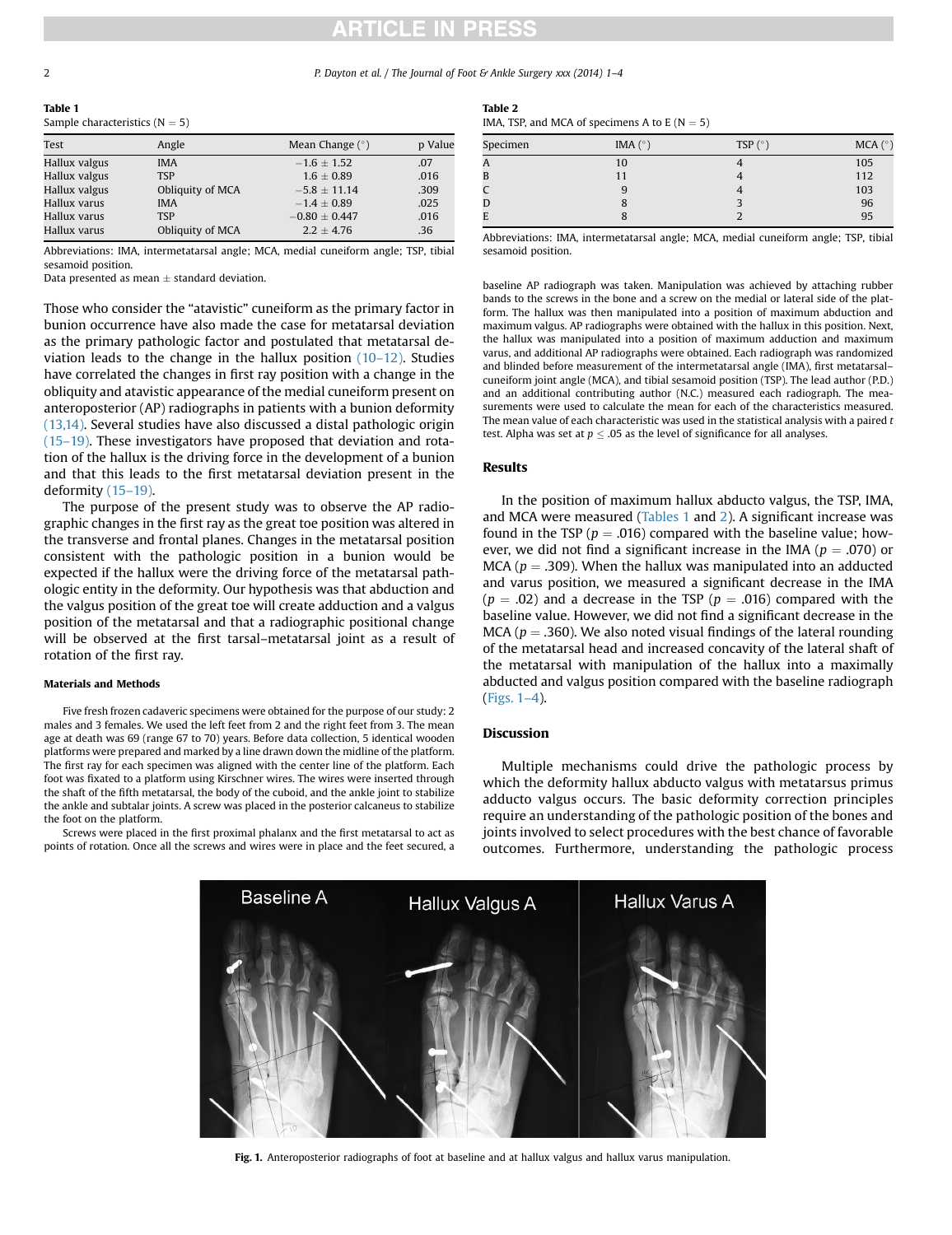# **ARTICLE IN PRESS**

P. Dayton et al. / The Journal of Foot & Ankle Surgery xxx (2014) 1–4 3



Fig. 2. Anteroposterior radiographs of foot at baseline and at hallux valgus and hallux varus manipulation showing rounding of the metatarsal head.

leading to a deformity will be a vital part of the characterization of a deformity.

Studies have been conducted that have demonstrated how the lateral deviation of the hallux can drive the medial deviation of the first metatarsal [\(15](#page-3-0)–18). Munuera et al [\(15\)](#page-3-0) examined the differences in the measurements of the IMA and hallux abductus angle between a control group and a mild hallux valgus deformity group. They found a statistically significant difference in the IMA between these 2 groups, drawing the conclusion that an abducted hallux preceded an increase in the IMA [\(15\).](#page-3-0) They described the concept of ground reactive forces acting on the hallux in the propulsive phase of gait and producing a medial vector force that increasingly deviates the first metatarsal medially as the lateral angle of deviation of the first toe occurs. In addition to the direct forces from the hallux on the proximal structures, a bowstringing effect of the flexor hallucis longus tendon and extensor hallucis longus tendon that reinforces the abductory force on the hallux and first metatarsal  $(15)$ . Lamur et al  $(21)$  and Dobson et al  $(22)$ described the position of the flexor hallucis longus tendon with respect to the first metatarsal and noted that this relationship contributed to an increase in the lateral deviation of the hallux more so than the position of the extensor hallucis longus tendon. Snijders et al  $(23)$  elaborated on the fact that the medial deviation of the first metatarsal increases with progression of the hallux abducto valgus deformity, with the flexor hallucis longus tendon having a more prominent role than the extensor hallucis longus tendon. In the present experiment, we have shown that movements of the hallux result in proximal deviations of the metatarsal, reinforcing the idea that the hallux can indeed lead to the pathologic position of the metatarsal. As the deviation progresses, tendon misalignment and angular forces can drive the progression of the deformity. However, a component of tarsal metatarsal or intertarsal instability must also be present for this to occur.

In the present study, we found that rotation of the hallux resulted in positional changes proximally in the first ray. In particular, we were able to show that rotation of the hallux into a valgus attitude produced valgus rotation of the first metatarsal, as evidenced by the TSP. This finding correlated with what we know of the pathologic positions of the hallux, first metatarsal, and sesamoids to be in a bunion and with what we have found in our previous work  $(24)$ . In contrast, rotation of the hallux into a varus attitude produced varus rotation of the first metatarsal, which was shown by the TSP ([Fig. 4\)](#page-3-0). We produced a deformed positional state of the first metatarsal and sesamoids through hallux angulation and rotation. This was consistent with the positions of these structures described by Talbot and Saltzman [\(18\)](#page-3-0), who noted a statistically significant difference in hallux rotation and lateral sesamoid deviation between a nonbunion control group and bunion group. Feet with hallux valgus were shown to have a mean change of  $12^{\circ}$  of additional hallucal pronation, or valgus position, than normal feet [\(18\)](#page-3-0). Our findings also correlated with the findings of Piggott [\(17\)](#page-3-0), who demonstrated rotation of the hallux in the frontal plane in patients with hallux valgus deformity. He also showed that lateral deviation and frontal plane rotation of the hallux was almost always associated with displacement of the sesamoids of the first metatarsal phalangeal joint [\(17\).](#page-3-0)



Fig. 3. Anteroposterior radiographs of foot at baseline and at hallux valgus and hallux varus manipulation showing lateral curvature of the metatarsal shaft.